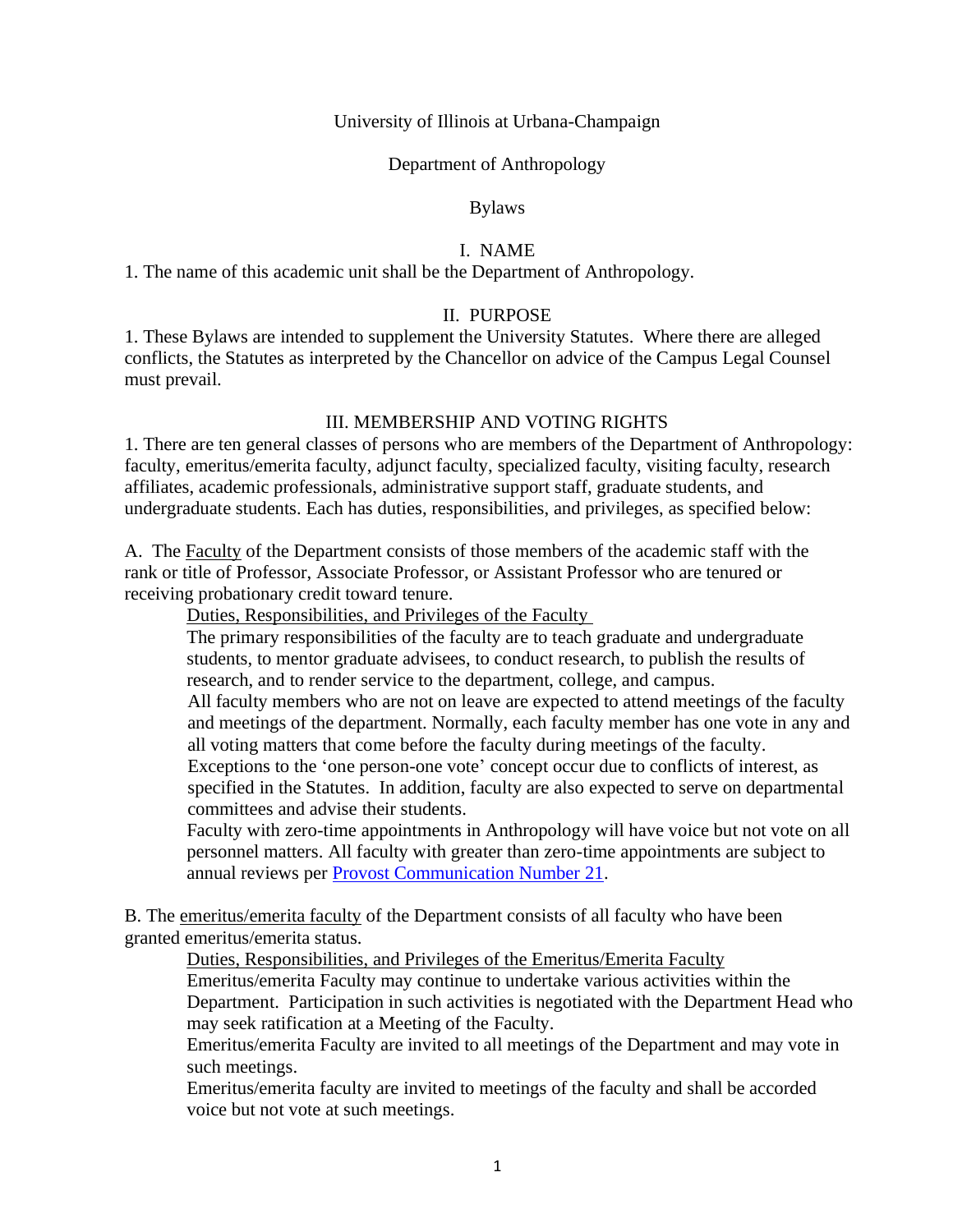C. Visiting Faculty or Lecturers consist of all Faculty who are designated as "Visiting Faculty" or "Lecturer. They are recommended by the Head for such appointment after a favorable vote of the Faculty. The proper use of the modifier "visiting" is described in Provost Communication No. 25, Employment Guidelines for Specialized Faculty Holding Non-Tenure System Positions.

Duties, Responsibilities, and Privileges of the Visiting Faculty and Lecturers The duties and privileges of Visiting Faculty or Lecturers will be specified in the letter of appointment written by the Head of the Department.

Visiting Faculty and Lecturers are invited to all Meetings of the Department and may vote in such meetings.

D. Adjunct faculty do not hold UIUC regular faculty appointments but are appointed to this Department for specific purposes. The proper use of the modifier "adjunct" is described in Provost Communication No. 25, Employment Guidelines for Specialized Faculty Holding Non-Tenure System Positions.

Duties, Responsibilities, and Privileges of the Adjunct Faculty

Adjunct Faculty are invited to all Meetings of the Department and may vote in such meetings.

E. Specialized faculty are described in the Department of Anthropology Policies on Specialized Faculty. Specialized Faculty include: Instructors, Lecturers, Teaching Professors (at Assistant, Associate, and Full ranks), and Clinical Professors (at Assistant, Associate, and Full ranks).

The Duties, Responsibilities, and Privileges of Specialized Faculty These are described in the Department of Anthropology Policies on Specialized Faculty. In addition, all Specialized Faculty are covered by any collective bargaining agreements between the UIUC Board of Trustees and the Non-Tenure Faculty [Coalition \(NTFC\) #6546.](http://www.local6546.org/) Specialized faculty may attend faculty meetings. They have both voice and vote on non-personnel decisions. They have voice but not vote on hiring decisions. They have voice but not vote on graduate admissions.

F. Research Affiliates are academic staff whose appointments are either stipendiary or nonstipendiary. Stipendiary appointments are approved by the Head. Non-stipendiary appointments are initially approved by the Head with the advice of the Faculty. Such appointments may be revoked by the Head following one year of service.

Duties, Responsibilities, and Privileges of the Research Affiliates

Research Affiliates are invited to all Meetings of the Department and may vote in such meetings.

G. Academic Professionals are specialists employed by the Department for specified duties. Duties, Responsibilities, and Privileges of the Academic Professionals Academic Professionals are invited to all Meetings of the Department and may vote in such meetings. Academic Professionals are subject to annual evaluations per [Provost](https://provost.illinois.edu/policies/provosts-communications/communication-22-annual-review-of-academic-professional-employees/)  [Communication Number 22.](https://provost.illinois.edu/policies/provosts-communications/communication-22-annual-review-of-academic-professional-employees/)

H. The Administrative Support Staff consists of all persons employed in the department on a half-time or greater percentage with off-probationary status or on probation.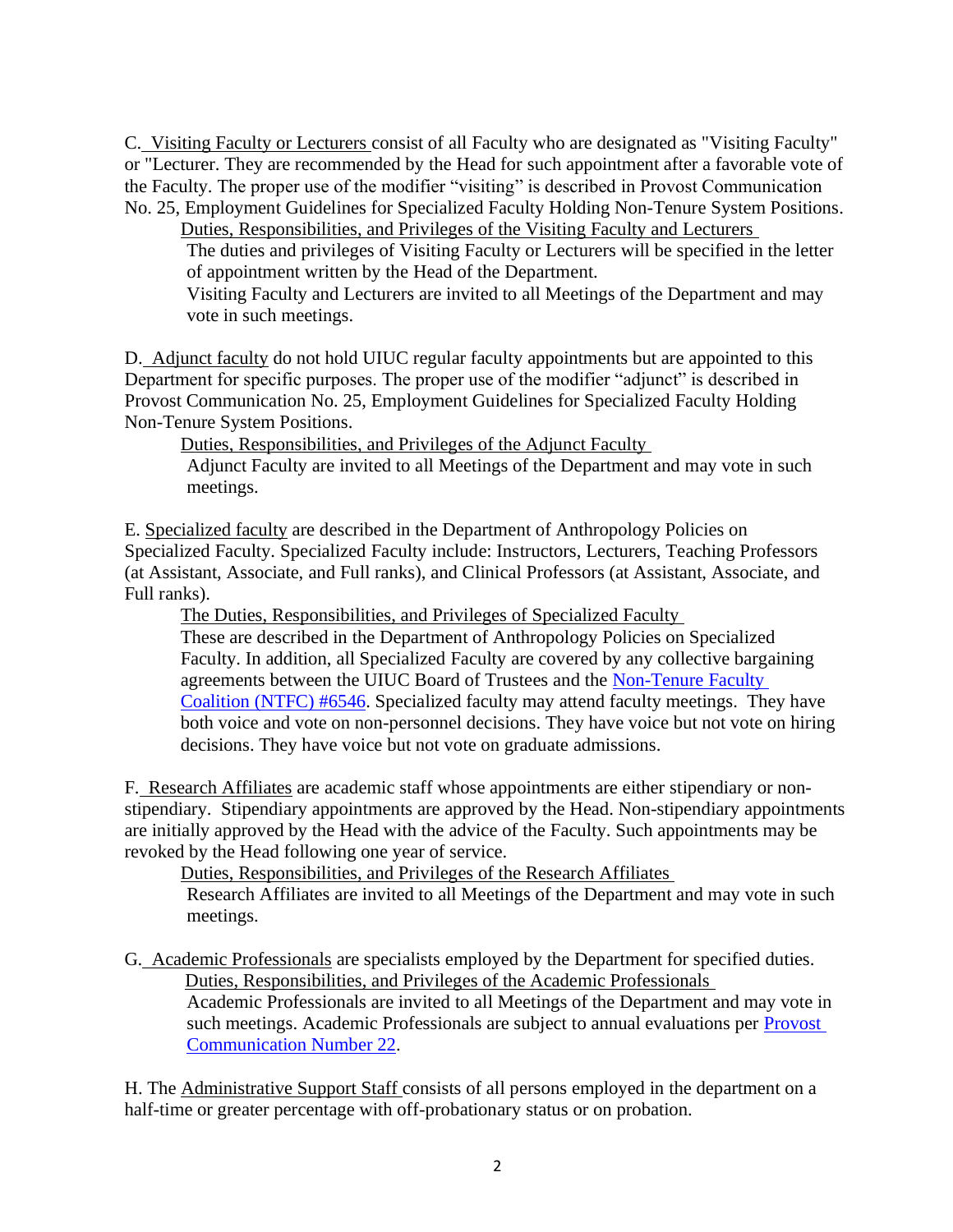Duties, Responsibilities, and Privileges of the Administrative Support Staff These are specified in the Employment Description developed by the Department Head and Administrative Assistant of the Department and approved by the Civil Service System of the State of Illinois.

Members of the Administrative Support Staff are invited to all Meetings of the Department and may vote in such meetings.

I. The Graduate Students consist of all students matriculating in the M.A. or Ph.D. graduate programs and non-degree graduate students registered in this capacity.

Duties, Responsibilities, and Privileges of the Graduate Students

The primary responsibility of the Graduate Students is to make progress toward the degree for which they are matriculating.

All Graduate Students are invited to attend all Departmental Meetings and may vote in such meetings.

The guiding documents for Graduate Students are the Department's "Graduate Handbook," [https://anthro.illinois.edu/academics/graduate-programs/graduate-handbook-and](https://anthro.illinois.edu/academics/graduate-programs/graduate-handbook-and-procedures)[procedures](https://anthro.illinois.edu/academics/graduate-programs/graduate-handbook-and-procedures) and at the College level as ["The Graduate College Handbook of Policy and](https://grad.illinois.edu/gradhandbook)  [Requirements for Students, Faculty and Staff.](https://grad.illinois.edu/gradhandbook)"

J. The Undergraduate Students consist of all students majoring in Anthropology and matriculating for a Bachelor of Arts degree in the College of Liberal Arts and Sciences.

Duties, Responsibilities, and Privileges of the Undergraduate Students

The primary responsibility of the Undergraduate Students is to make progress toward the Bachelor of Arts degree in LAS with a major in Anthropology.

All Undergraduate Students are invited to attend all Departmental Meetings and may vote in such meetings.

#### IV. OFFICERS

1. The Head governs the Department within the framework of responsibilities specified in the Statutes.

- A. As chief executive officer of the Department of Anthropology, responsible for its administration, the Head is the agent of the Faculty, Specialized Faculty, Nonacademic Staff, Research Affiliates, Academic Professionals, and Students for the execution of Departmental educational and contractual policies.
- B. The Head of the Department is appointed by the Dean of the College of Liberal Arts and Sciences according to the Statutes.
- C. The Head of the Department shall be reviewed every five years. The review is mandated by the Statutes. The Dean of the Faculty appoints a committee, its chair, and provides its charge for this review.

2. Standing departmental officers include the Director of Graduate Studies, the Director of Undergraduate Studies, the Director of Laboratory Research, and an Associate Head. The Associate Head and Director of Graduate Studies may be the same individual. Each officer is appointed by, and is directly responsible to, the Head of the department.

 A. The Director of Graduate Studies oversees the Graduate Program. The Head of the Department is responsible for all activities involving the Graduate Studies Program. In every third year the Head will appoint a committee to review the Graduate Program Regulations. This committee must include graduate students.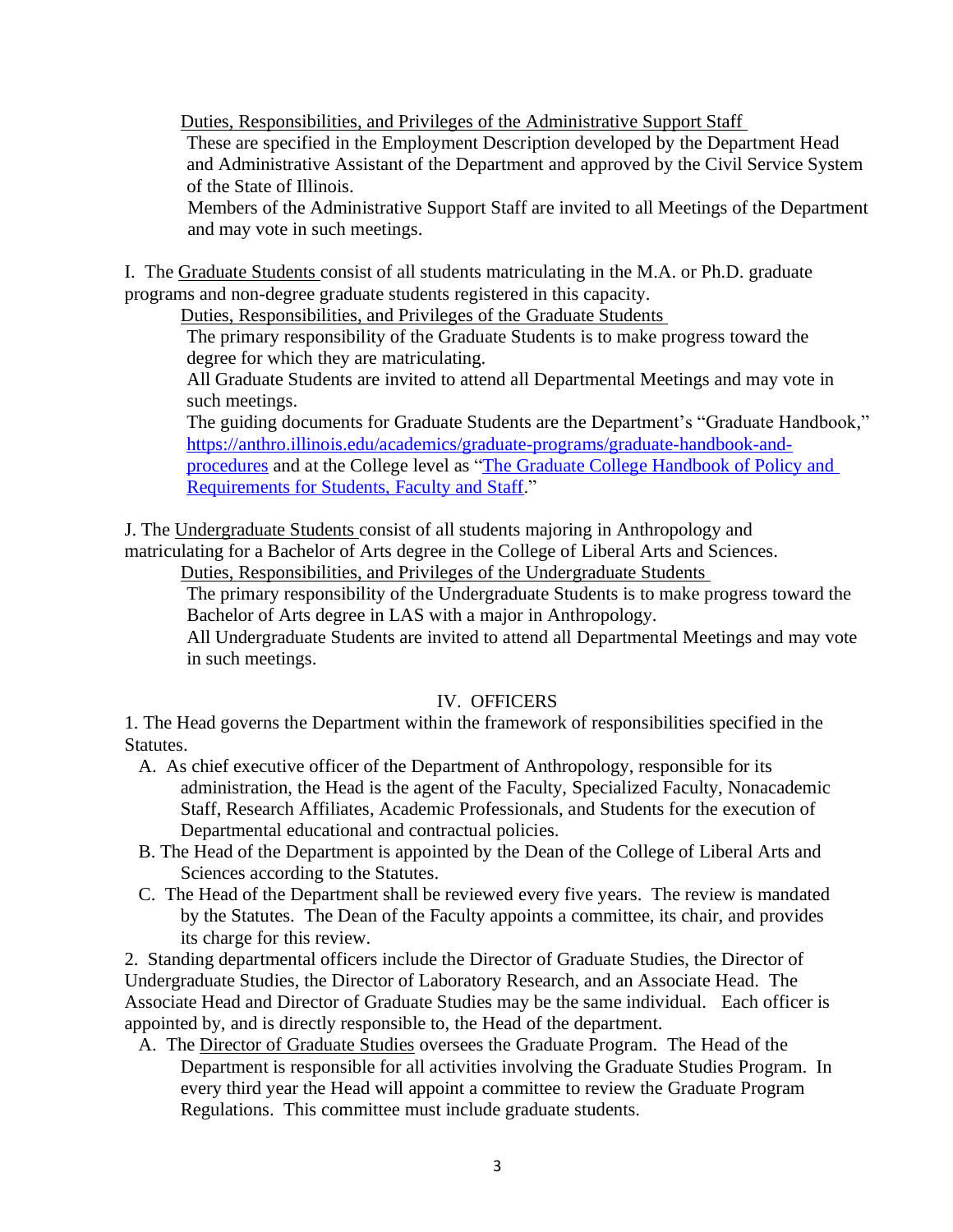- B. The Director of Undergraduate Studies oversees the Undergraduate Program. The Head of the Department is responsible for all activities involving the Undergraduate Studies Program. In every third year the Head will appoint a committee to review the Undergraduate Program Regulations. This committee must include graduate students and undergraduate students.
- C. The Associate Head may represent the Head when the Head is unavailable. This could include, for example, attendance at meetings such as those of the Humanities Council.

## V. STANDING COMMITTEES

1. The Department includes the following standing committees: the Advisory Committee, the Committee of Professors, the Committee of Tenured Faculty, the Capricious Grading Committee, the Graduate Admission Committee, the Awards Committee, the Colloquia and Intellectual Community Committee, the Courses and Curricula Committee, the Development Committee, the Financial Aid Committee, the Research Program and Summer Funding Committee, the Osteology Committee, and the Committee on Diversity and Departmental Community.

- A. The Advisory Committee is a four-member committee with duties and responsibilities as prescribed in the University Statutes. It is elected annually by and from the Faculty by secret written ballot. The procedures for electing the Advisory Committee are described in Section IX.
- B. The Committee of Professors exists for the purpose of reviewing the research, teaching, and service of the associate professors.
- C. The Committee of Tenured Faculty exists for the purpose of reviewing the research, teaching, and service of the assistant professors.
- D. The Graduate Admissions Committee is responsible for the selection and recruitment of new graduate students, and for the identification of fellowship candidates from the pool of newly admitted applicants. The committee should have representation from archaeology, biological anthropology, and socio-cultural/linguistic anthropology. The Director of Graduate Studies is an ex-officio member of the committee.
- E. The Awards Committee is responsible for the administration of Departmental Awards for faculty and students, and for preparing nominations of Anthropology faculty, students, and alumni for campus level awards.
- F. The Colloquia and Intellectual Community Committee is responsible for planning and promoting talks, colloquia, workshops and other Departmental events and for coordinating Departmental support for events initiated by campus units.
- G. The Courses and Curricula Committee is responsible for reviewing curricula, making recommendations to the Department for changes in curricula and assisting faculty in the course development process. The Director of Undergraduate Studies and the Director of Graduate Studies are ex-officio members of the committee.
- H. The Development Committee is responsible for text of the Alumni Newsletter and for working with the LAS Development Office on priorities for fund raising and Distinguished Alumni Awards. The Development Committee also assists in planning the Spring Banquet. Ordinarily the Committee consists of a Chair working in conjunction with the Head and the Advisory Committee.
- I. The Collections Committee is responsible for documenting and reviewing department collections (material collections of all kinds, including labs) and developing procedures for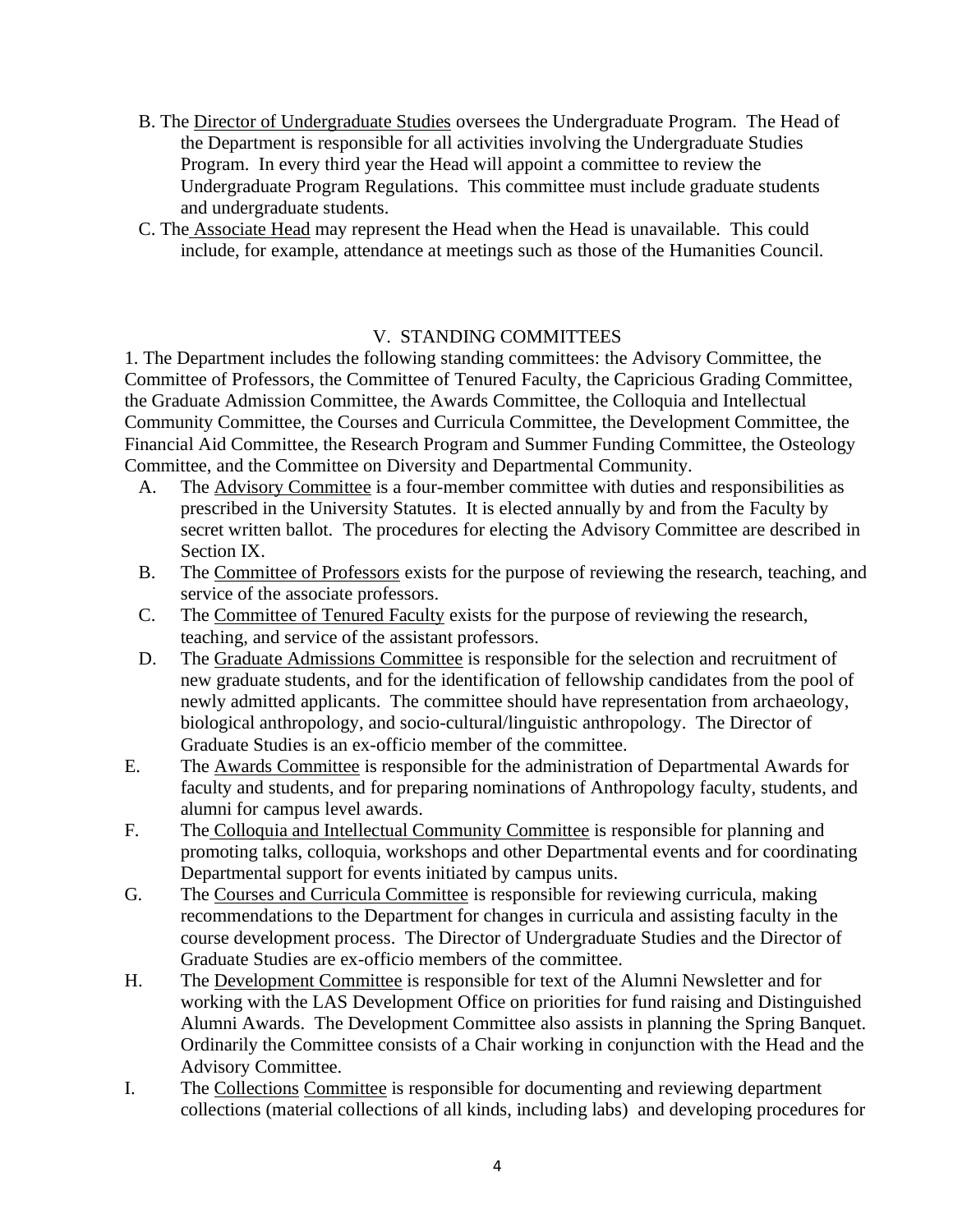the maintenance and enhancement of the current collections. This includes materials subject to NAGPRA laws in consultation with the campus NAGPRA office. Strategies for replacement of teaching materials should also be considered.

- J. The Committee on Diversity and Departmental Community is appointed annually by the Head. The Committee is responsible for developing and promoting Department efforts to build a diverse scholarly community and for guiding Department efforts to enact and update commitments detailed in the [Departmental Action Plan of 2004 \(updated in 2012\).](https://anthro.illinois.edu/resources/diversity-anthropology)
- K. Student Grievance Committees. This includes both graduate (see <https://grad.illinois.edu/sites/default/files/pdfs/anthropology.pdf> ) and undergraduate students.
- L. The Capricious Grading Committee is described under Student Code 3-107(b): "A Capricious Grading Committee shall be appointed or elected annually by each unit's executive officer."

# VI. OTHER COMMITTEES

1. In addition to the committees specified under Section V, the Department shall have such committees as the Head deems necessary for the maintenance and regulation of the Department. These committees include, but are not limited to, the Review of the Graduate Program Committee (appointed in every third year), and the Review of the Undergraduate Program (appointed in every third year).

2. Committees are appointed by the Head of Department, save for the Advisory Committee which is elected as described in Section V. A

3. Committees are chaired by a member of the Faculty.

4. When graduate students are to serve on committees a slate will be proposed by the Graduate Anthropology Student Association (GASA) and the Head will make appointments from such a slate.

5. When undergraduate students are to serve on committees a slate will be proposed by the Undergraduate Student Association (UGASA) and the Head will make appointments from such a slate.

6. A Ph.D. Examination Committee recommended by the Head to the Dean of the Graduate College must be chaired by a member of the Faculty of the Department of Anthropology. The Chair of this Committee must be the Advisor of the student. Given that the Chair of the Committee is considered to be the Director of Research for the student, the Chair must be a member of the Graduate Faculty.

7. An M.A. Committee to approve theses or papers in lieu of theses must consist of two Anthropology Faculty Members, including the student's Advisor.

## VII. MEETINGS OF THE FACULTY

1. The purpose of Faculty Meetings is to provide information and advice to the Head with respect to the affairs of the Department.

2. The Faculty must meet at least two times each semester.

3. The Head is chair of Faculty Meetings.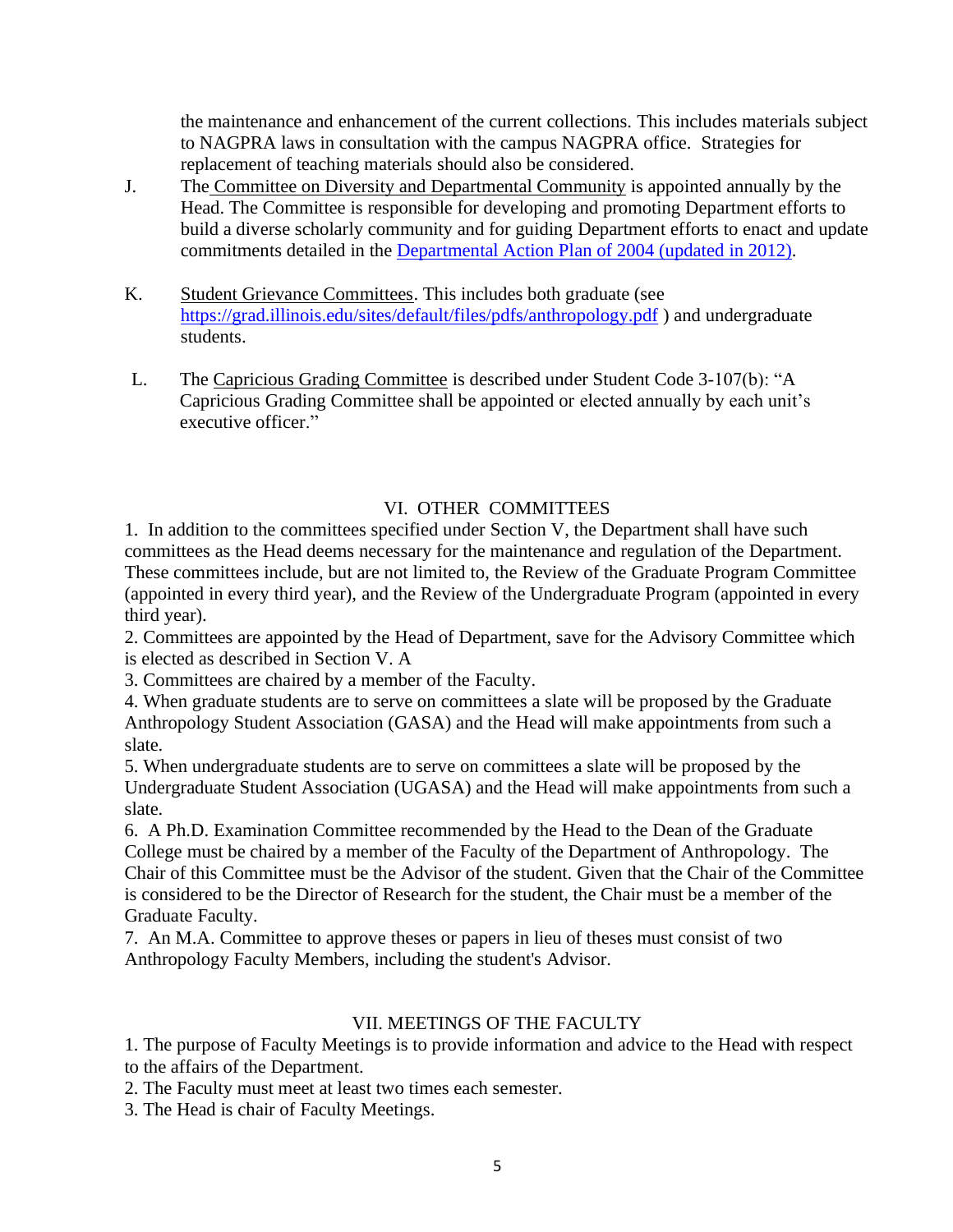4. The Head must announce a Faculty Meeting at least one week in advance of that Meeting, and the Head will normally distribute a Meeting Agenda two days in advance of the Meeting. No personnel or budgetary items will be voted on unless they are included on the Agenda.

5. The Head may call an Emergency Faculty Meeting at any time deemed necessary to obtain information and advice with respect to the affairs of the Department. Such Emergency Meetings must be so indicated and the nature of the "emergency" specified.

6. Any five Members of the Faculty may call a meeting with one week of advanced notification of that meeting, such a meeting to be scheduled by the Head within one week. The Head must be notified in writing of the calling of such a meeting.

7. Any five members of the Faculty may call an Emergency Meeting at any time that they deem it necessary to convey information and advice with respect to the affairs of the Department. The Head must be notified in writing of the meeting at the time the meeting is called.

8. Faculty Meetings are attended by the Faculty, Emeritus/Emerita faculty, and any other Department Member or other person whom the Head chooses to invite. The Head may choose to invite a representative from the Graduate Students, but this representative will be excused for any matters related to Graduate Student evaluation or admissions or any other topic of discussion for which the Head deems the presence of a Graduate Student inappropriate.

9. Only Faculty shall vote in a Faculty Meeting. All other attendees may have voice but not vote. 10. Formal decisions that are advisory to the Head or consent with his or her proposed actions may be arrived at during a Faculty Meeting in one of two manners:

A. If, after discussion, the Head senses that a consensus has been reached, s/he may orally summarize the sense of the Meeting and, if there are no objections, his or her understanding as subsequently reported in the Minutes of the Meeting will constitute a decision of the meeting.

B. If the Head prefers, or if requested by two Members of the Faculty, a voice vote, or vote by show of hands, or vote by secret ballot will be taken.

11. All decisions made during Faculty Meetings except those involving personnel must appear in the Minutes of the Faculty Meeting. The Minutes are circulated at the next Faculty Meeting for amendments and approval.

12. There are no proxy votes for secret ballots. In the event that a Faculty Member is physically unable to attend a Meeting at which there is a secret ballot, they may vote secretly by phoning, texting or e-mailing their vote to the Head who will write the vote on a paper ballot. **The Faculty Member may only send their vote to the Head if said Faculty Member has been privy to the discussion preceding the vote via teleconference or "Skype."** Thus, a vote by e-mail, text or phone **prior to the discussion** is not considered a valid vote.

## VIII. MEETINGS OF THE ADVISORY COMMITTEE OF THE FACULTY

1. The Statutes require that a department governed by a Head must have an Advisory Committee of the Faculty. Election of the Advisory Committee is specified in V. IA above.

2. The purpose of the Advisory Committee is to provide special information and advice to the Head with respect to critical aspects in the affairs of the Department.

3. The roles of the Advisory Committee are described under [University Statute,](https://www.bot.uillinois.edu/governance/statutes) Article IV, Section 3. These include that the Department Head shall "prepare the departmental budget in consultation with the Departmental Advisory Committee"

4. A vote during a Faculty Meeting may be taken to dissolve that Meeting and to constitute an Advisory Committee Meeting. The personnel of the Advisory Committee may be the same as that of the Faculty.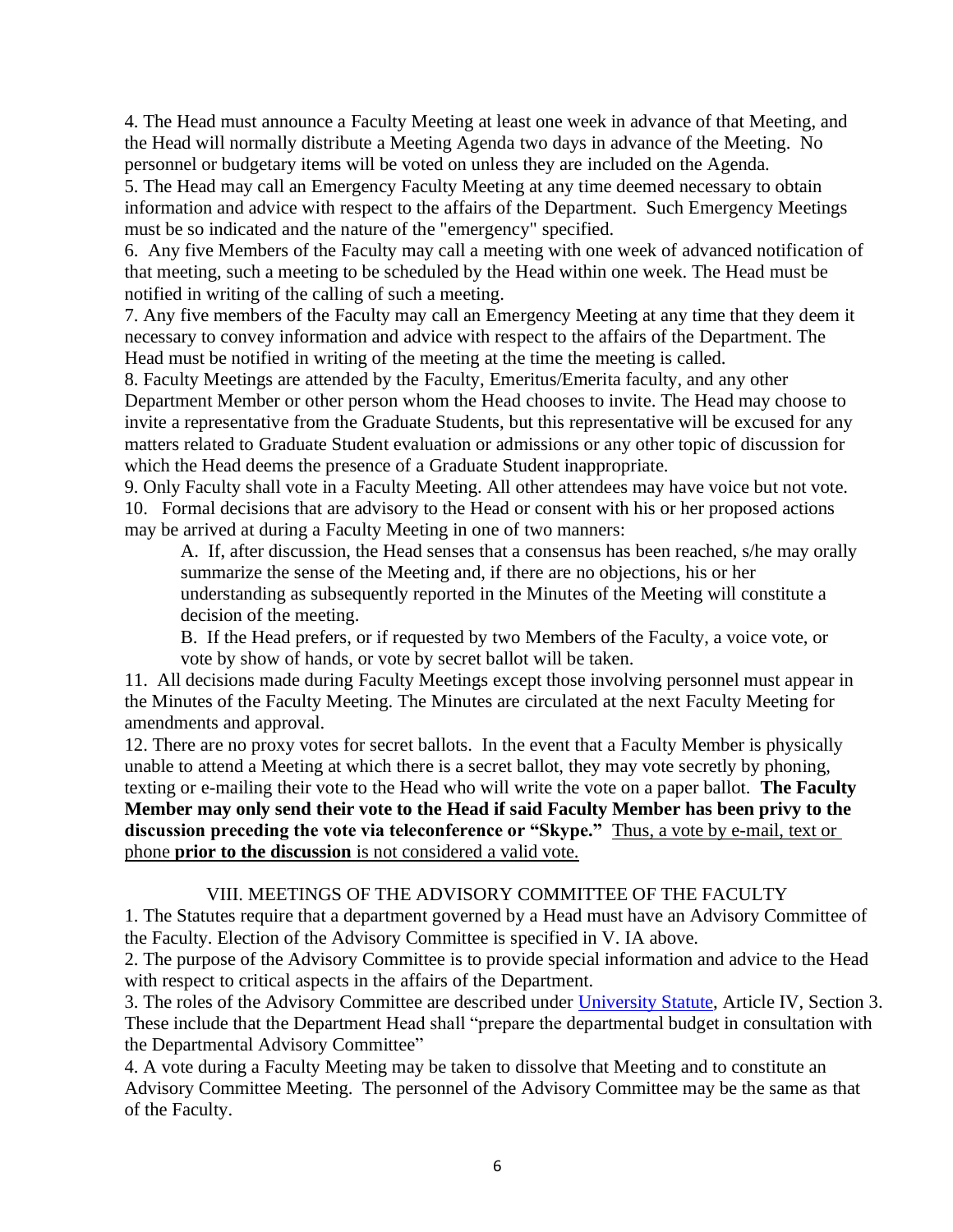### IX. ADVISORY COMMITTEE

The four-member Advisory Committee will serve as an advisory body to the Head on issues in which the full Faculty cannot be consulted. The Advisory Committee can bring to the Head issues that Faculty or Graduate students deem important. The Advisory Committee has the authority to schedule a Faculty Meeting to discuss important Departmental issues, but can only do so pending a unanimous vote of the Advisory Committee.

Candidates . Candidates shall be tenured or tenure track, and hold appointments greater than zerotime in the Anthropology Department.

1. At least one member shall be a Full Professor and one an Associate Professor

2. All Tenured Faculty Members holding greater than zero-time appointments in the Anthropology Department should be included on the election slate.

3. Reasons for declining to serve include sabbatical or medical leave, or extraordinary administrative responsibilities such as being Head or Chair of another unit on campus. Recusal must be requested from and approved by the Department Head.

4. The Committee should contain members from all three sub-disciplines (archaeology, biological anthropology and sociocultural/linguistic anthropology).

5. Gender, racial and ethnic diversity among Committee membership is encouraged.

#### X. MEETINGS OF THE DEPARTMENT

1. The purpose of Department Meetings is to provide information and advice to the Head with respect to the affairs of the Department.

2. The Department must meet at least once each semester. Traditionally this has been a "Meet & Greet" meeting during the fall semester and a "Spring Banquet" during the spring semester.

3. The Head is Chair of Department Meetings.

4. The Head must announce a Department Meeting at least one week in advance of that Meeting, and the Head will normally distribute a meeting agenda one day in advance of the meeting.

5. The Head may call an Emergency Department Meeting at any time that s/he deems it necessary to obtain information and advice with respect to the affairs of the Department. Such Emergency Meetings must be so indicated and the nature of the "emergency" specified.

6. Any twenty-five members of the Department may call a meeting one week in advance of that Meeting, such a Meeting to be scheduled by the Head within one week. The Head must be notified in writing of the calling of such a Meeting.

7. Any twenty-five members of the department may call an Emergency Meeting at any time that they deem it necessary to convey information and advice with respect to the affairs of the Department. The Head must be notified in writing of the Meeting at the time the Meeting is called. 8. Voting and decision making during a Department Meeting are the same as those specified for a

Faculty Meeting save that no form of electronic voting (phone, text or e-mail) is permitted. 9. The Head may invite people who are not department members to a Department Meeting. Those

invited shall have voice but not vote.

#### XI. MEETINGS OF THE COMMITTEE OF THE TENURED FACULTY

1. The purpose of Tenured Faculty Meetings is to provide information and advice to the Head with respect to reviewing the research, teaching, and service of the Assistant Professors. 2. The Head must call such a Meeting of the Tenured Faculty when any and all issues pertaining to this function exist.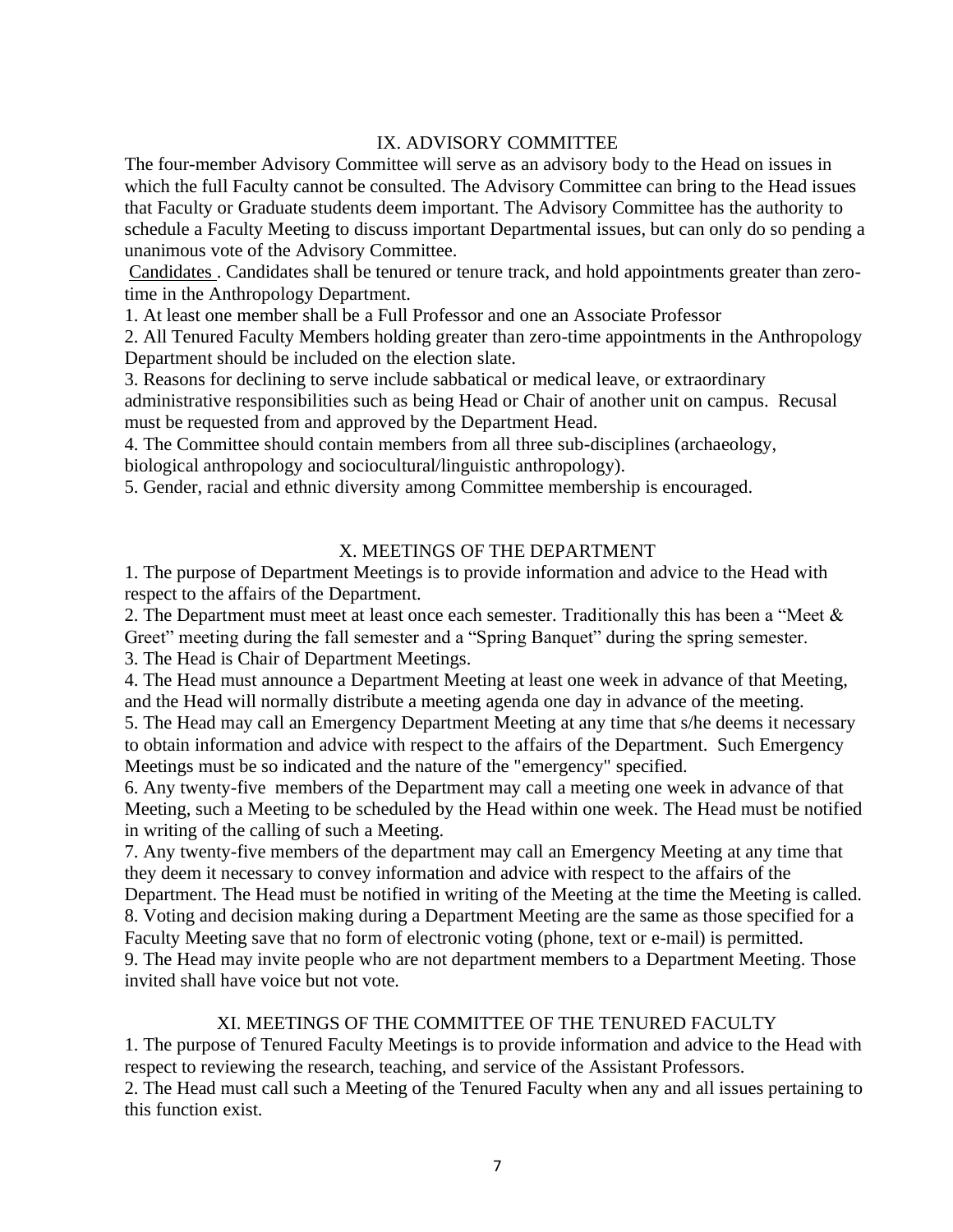3. All votes taken during Meetings of the Tenured Faculty must be by secret ballot. Electronic votes are only permitted under the conditions stipulated in Section VII.12

4. Minutes of these Meetings must be kept and decisions taken during these Meetings must be maintained. These Minutes will be read to the Tenured Faculty but not distributed to the Tenured Faculty.

### XII. MEETINGS OF THE COMMITTEE OF THE PROFESSORS

1. The purpose of Professorial Faculty Meetings is to provide information and advice to the Head with respect to reviewing the research, teaching, and service of the Associate Professors.

2. The Head must call such a Meeting when any and all issues pertaining to this function exist.

3. All votes taken during Meetings of the Professors must be by secret ballot. Electronic votes are only permitted under the conditions stipulated in Section V11.12.

4. Minutes of these Meetings must be kept and decisions taken during these Meetings must be maintained. These Minutes will be read to the Professors but not distributed to the Professors.

### XIII. APPOINTMENTS, RETENTIONS, AND PROMOTIONS

1. The objectives of the Department are to maintain and enhance excellence in undergraduate and graduate teaching and excellence in research as demonstrated in professional publication. Service to the Department, College, and Campus is expected but cannot substitute for teaching and research excellence.

2. Promotion to the rank of Associate Professor will be based on criteria that reflect the objectives set forth in section XIII. 1. above and on the statements, guidelines, and recommendations made annually by the Vice Chancellor for Academic Affairs and by the Dean of the College of Liberal Arts and Sciences.

3. Promotion to the rank of Professor will also be based on criteria that reflect the objectives set forth in section XIII.1. above, and on the statements, guidelines, and recommendations made annually by the Vice Chancellor for Academic Affairs and by the Dean of the College of Liberal Arts and Sciences. Review for Promotion to Professor carries the criterion of "promise fulfilled," which sets out the expectation of demonstrable national and international scholarly status as manifest in competent teaching, publications based upon research, and by critical peer review. 4. Recruitment of new faculty to the Department shall be based on the criteria stated in sections XIII. 1., 2., and 3. above.

5. Appointment and promotion of Specialized Faculty are covered in the document "Department of Anthropology Policies on Specialized Faculty."

6. The department acknowledges a special obligation to adhere to university affirmative action guidelines for targeted hiring priorities.

## XIV. REVIEWS OF TENURE-TRACK FACULTY

1. Two reviews are mandated by the Statutes and by policy of the College of Liberal Arts and Sciences:

A. A review of research, teaching, and service of a Tenure-track Faculty Member midway through his or her period of probation, as specified by LAS. This is referred to as the "third year review."

B. A review of the research, teaching, and service of a Tenure-track Faculty Member by the sixth year of probationary service to determine whether to recommend promotion to the rank of Associate Professor, or termination following the Faculty Member's seventh year. This is referred to as the "sixth-year review."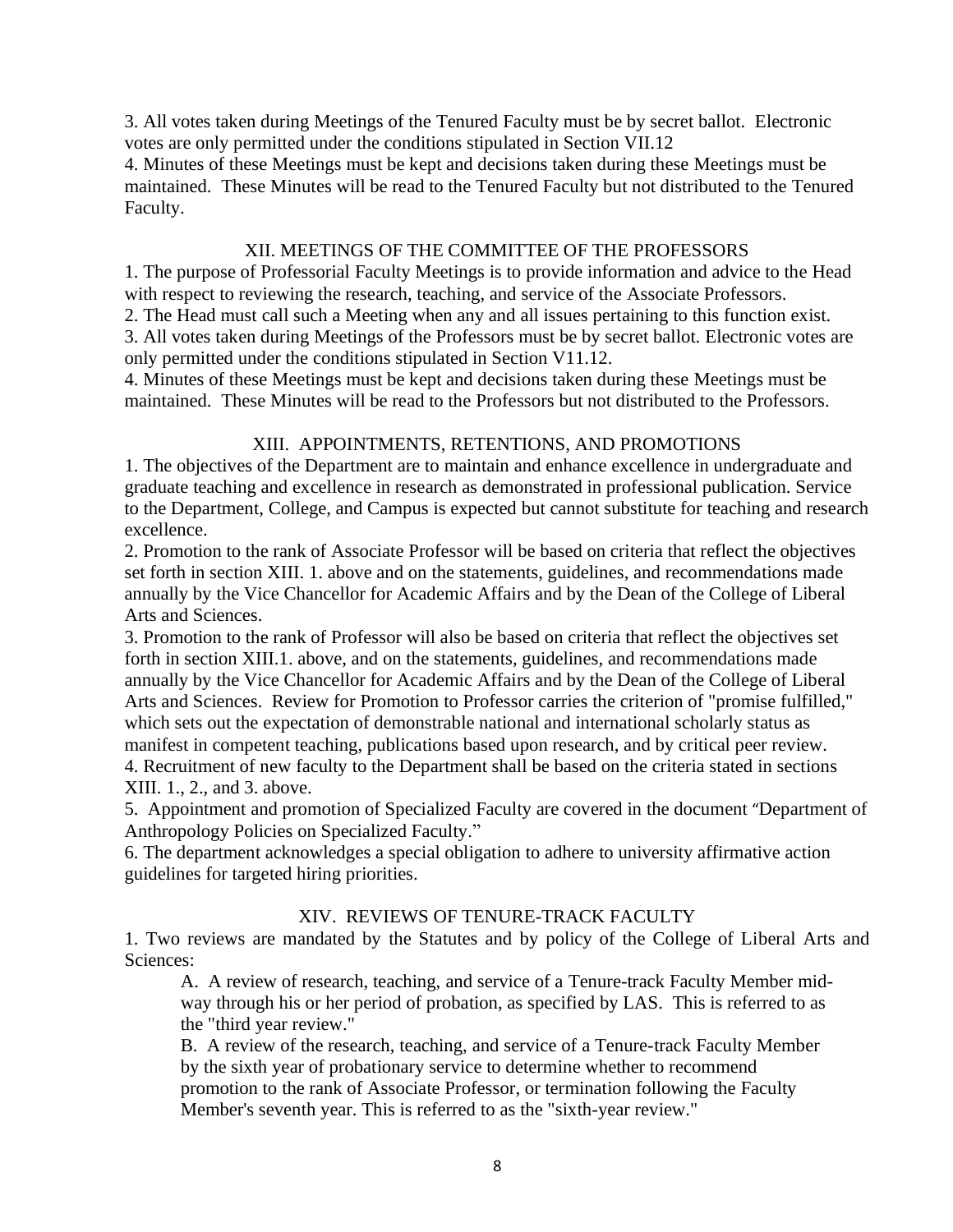2. In addition to these two reviews, the Tenured Faculty of the Department of Anthropology will undertake a review of the research, teaching, and service of each Tenure-track Faculty Member in his or her first, second, fourth, and fifth year of service. These reviews are called "annual reviews." 3. The extent of the reviews will vary according to the nature of the mandate in different years. The sixth-year review must include peer review; the third-year review may include peer review; other reviews will normally not involve peer review. The third-year and sixth-year review will be initiated by a Committee, with Chair, specifically appointed for these tasks by the Head. The other "annual" reviews may be undertaken by a Committee and Chair appointed by the Head to review one or more Tenure-track Faculty.

4. Any Tenure-track Faculty Member has the right to request a review comparable to the sixth-year review at any time that s/he feels that his or her scholarship, teaching, and service warrant special consideration for promotion. Such a request is for "early promotion consideration."

5. All reports are to be written and presented by a Chair of a Review Committee during a scheduled Meeting of the Tenured Faculty. The Meeting itself is chaired by the Head.

6. Voting on "Promotion to Associate Professor with Indefinite Tenure" is by all Faculty who hold an appointment at the rank of Associate Professor or Professor in the Department. Exceptions to this 'one tenured faculty-member—one-vote' arise due to conflict of interest clauses in the University Statutes. All votes are by secret ballot. All votes are advisory to the Head. Electronic votes are only permitted under the conditions stipulated in Section V11.12.

7. A report of all reviews must be transmitted by the Head, in writing, to the person reviewed, within one week following the review.

XV. REVIEWS OF ASSOCIATE PROFESSORS WITH INDEFINITE TENURE 1. There are three ways by which Associate Professors with Indefinite Tenure may be reviewed for Consideration for Promotion to the Rank of Professor.

A. A Tenured Faculty Member may ask for such a review for Consideration for Promotion to Professor.

B. The Head of the Department, in consultation with the Faculty Member, may elect to bring forward the record of accomplishment of a Tenured Associate Professor for Consideration for Promotion to the Rank of Professor.

C. The Department will review all Associate Professors on a two-year cycle, regardless of whether such review has been requested. Associate Professors will have the option of deferring a biennial review for one year. Details concerning the midcareer review can be found in the document "Mid-Career Evaluations and Pathways to [Promotion to Full Professor in Anthropology.](https://anthro.illinois.edu/sites/default/files/inline-files/MidcareerEval.pdf)"

2. Only Faculty holding the rank of Professor in the Department may take part in these procedures. 3. All reports are to be written and presented by a Chair of a Review Committee during a scheduled meeting of the Committee of Professors. The Meeting itself is chaired by the Head.

4. Voting on Promotion to Professor is by all Faculty who hold an appointment at the rank of Professor in the Department. Exceptions to this 'one professorial faculty-member—one-vote' arise due to conflict of interest clauses in the Statutes. All votes are by secret ballot. All votes are advisory to the Head. Electronic votes are only permitted under the conditions stipulated in Section V11.12

5. A report of all reviews must be transmitted by the Head, in writing, to the person reviewed, within one week following the review.